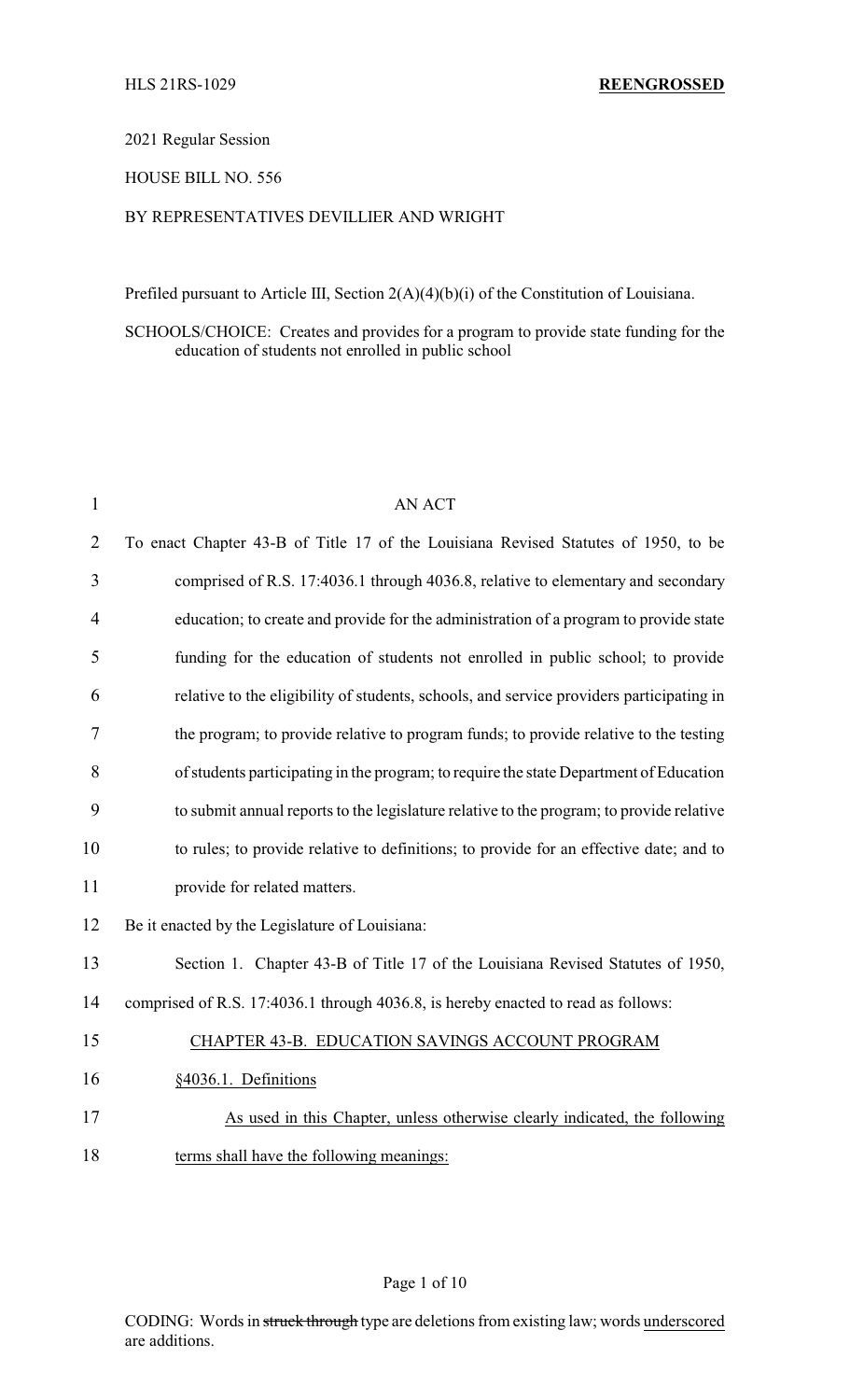| $\mathbf{1}$   | "Account" means an education account established pursuant to this<br>(1)            |
|----------------|-------------------------------------------------------------------------------------|
| $\overline{2}$ | Chapter and composed of state funds deposited on behalf of a student eligible to    |
| 3              | participate in the program.                                                         |
| 4              | (2) "Account funds" means the funds deposited into an account on behalf of          |
| 5              | a participating student.                                                            |
| 6              | (3) "Curriculum" means a complete course of study for a particular content          |
| 7              | area.                                                                               |
| 8              | (4) "Department" means the state Department of Education.                           |
| 9              | (5) "Parent" means a parent, legal guardian, custodian, or other person or          |
| 10             | entity with legal authority to act on behalf of a student.                          |
| 11             | "Participating school" means a nonpublic school participating in the<br>(6)         |
| 12             | program pursuant to the requirements of this Chapter.                               |
| 13             | "Participating student" means a student who has been determined to be<br>(7)        |
| 14             | eligible to participate in the program and for whom an account has been established |
| 15             | pursuant to this Chapter.                                                           |
| 16             | (8) "Program" means the program created pursuant to this Chapter.                   |
| 17             | (9) "Qualified education expenses" means any of the following:                      |
| 18             | Tuition, fees, and textbooks required by a participating school or service<br>(a)   |
| 19             | provider.                                                                           |
| 20             | Tutoring services provided by an educator with a valid Louisiana<br>(b)             |
| 21             | teaching certificate.                                                               |
| 22             | (c) Curriculum, including supplemental materials required by the curriculum.        |
|                | Technological devices used to meet the student's educational needs,<br>(d)          |
| 23             | subject to approval by the department or a licensed physician.                      |
| 24             | (10) "Resident school system" means the public school system in which the           |
| 25             |                                                                                     |
| 26             | student would be enrolled based on his residence.                                   |
| 27             | (11) "Service provider" means a person or an entity other than a participating      |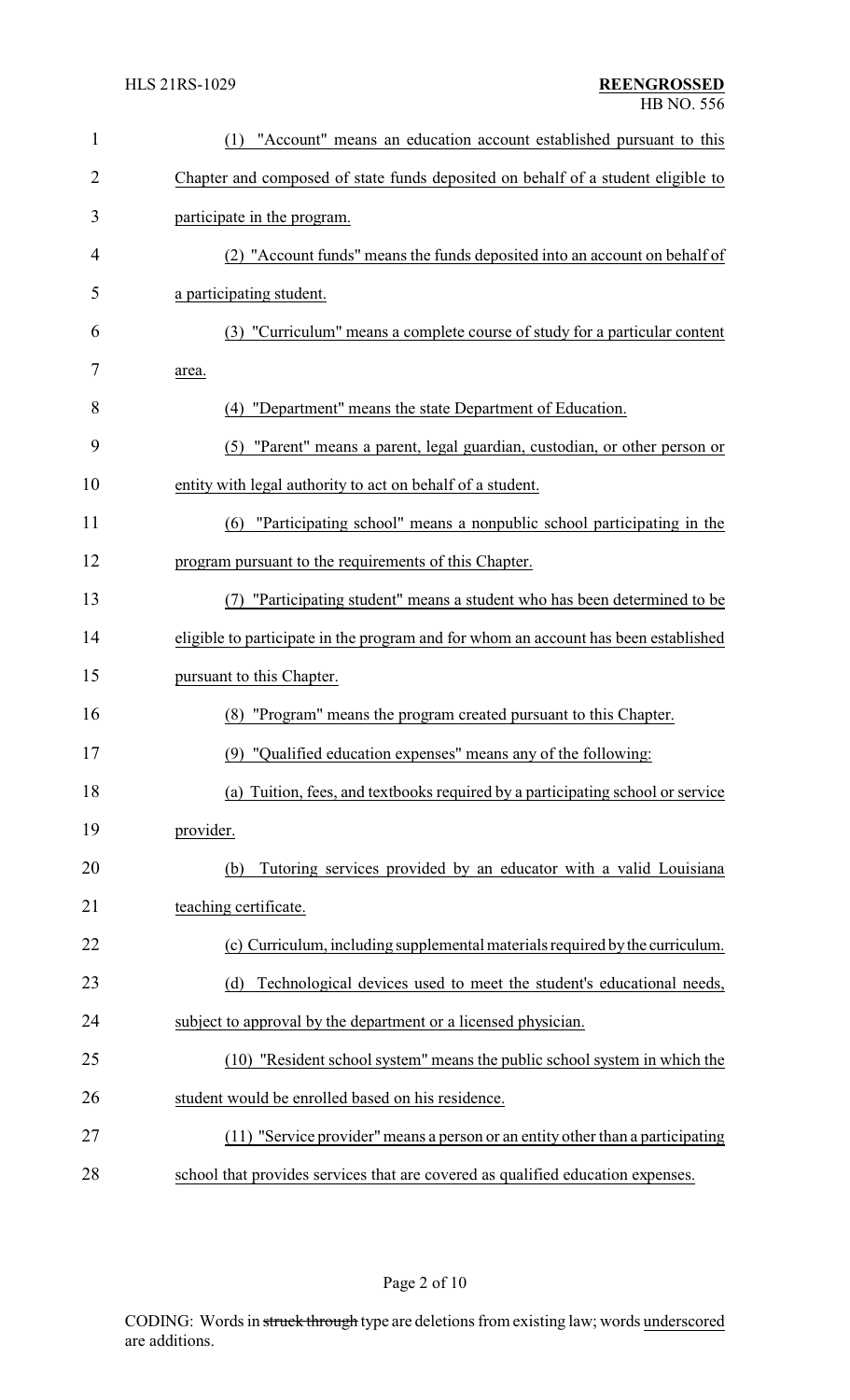| $\mathbf{1}$   | "State board" means the State Board of Elementary and Secondary<br>(12)                 |
|----------------|-----------------------------------------------------------------------------------------|
| $\overline{2}$ | Education.                                                                              |
| 3              | §4036.2. Program creation and administration; powers and duties of the State Board      |
| 4              | of Elementary and Secondary Education and state Department of Education;                |
| 5              | rules                                                                                   |
| 6              | The Education Savings Account Program is hereby created. The department                 |
| 7              | shall administer the program, and the state board shall adopt rules and regulations     |
| 8              | for the administration of the program which shall, at minimum, provide for the          |
| 9              | following:                                                                              |
| 10             | Determination of the eligibility of students, participating schools, and<br>(1)         |
| 11             | service providers, including standards that schools and service providers shall meet    |
| 12             | as conditions of participation in the program.                                          |
| 13             | (2) Audits of the program and accounts.                                                 |
| 14             | The authority of the department to deem any participating student<br>(3)                |
| 15             | ineligible for the program and refer the case to the attorney general for investigation |
| 16             | in the event of the misuse of account funds.                                            |
| 17             | (4) The authority of the department to contract with a nonprofit organization           |
| 18             | for the administration of the program or parts of the program.                          |
| 19             | §4036.3. Account funds                                                                  |
| 20             | The department shall allocate to each account annually, from funds<br>А.                |
| 21             | appropriated or otherwise available for the program, an amount equal to the state's     |
| 22             | per-pupil allocation to the resident school system as provided in the minimum           |
| 23             | foundation program formula, considering all student characteristics.                    |
| 24             | B. The department shall develop a system for parents to direct account funds            |
| 25             | to participating schools and service providers by electronic funds transfer, automated  |
| 26             | clearing house transfer, the use of a debit card, or another system. The department     |
| 27             | may contract with a private financial management firm to manage the payment             |
| 28             | system.                                                                                 |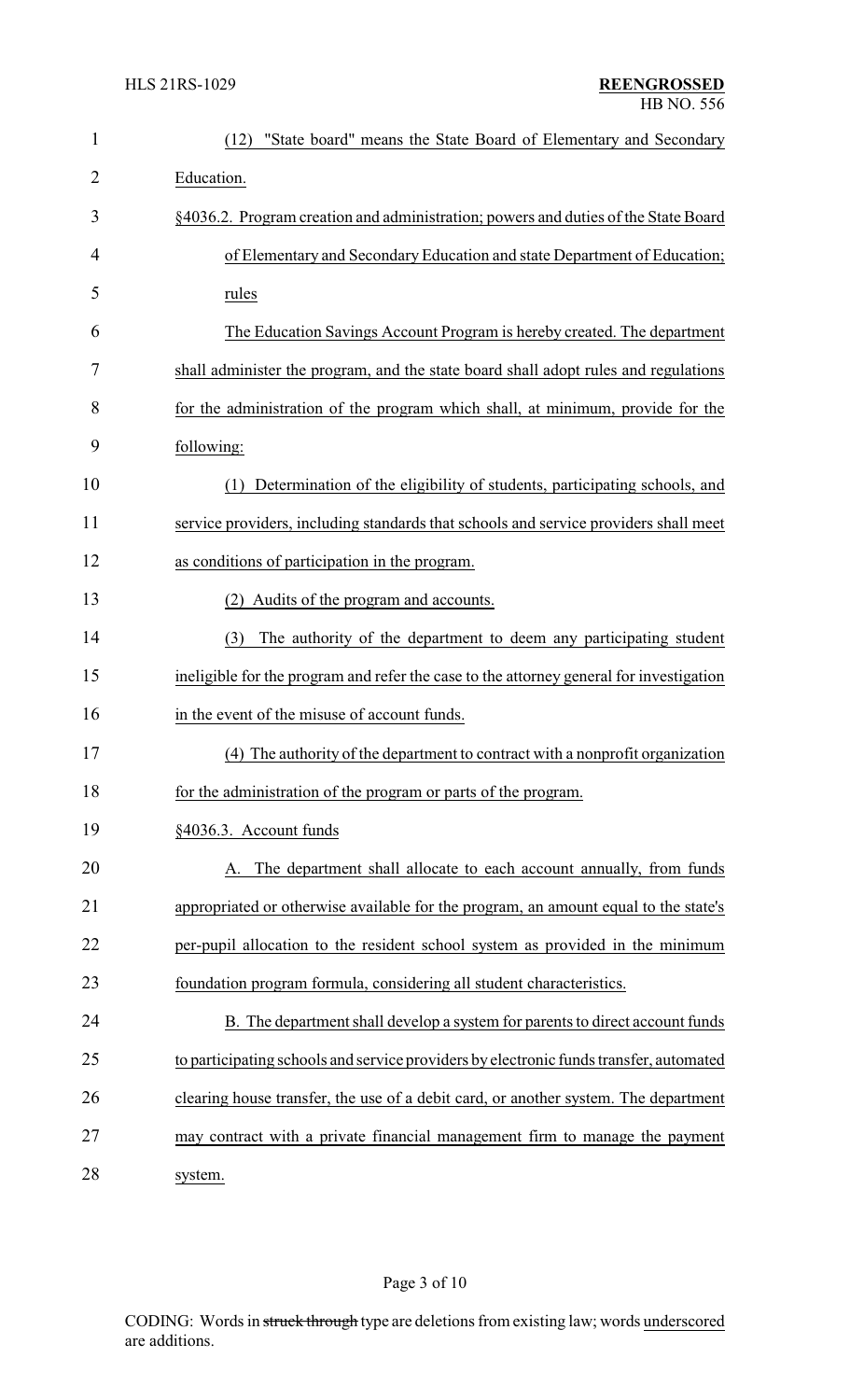| $\mathbf{1}$   | C.(1) Account funds shall be used only for qualified education expenses for               |
|----------------|-------------------------------------------------------------------------------------------|
| $\overline{2}$ | the participating student. Unused funds in an account, up to an amount not greater        |
| 3              | than fifty percent of the total funds deposited into the account for the current school   |
| 4              | year, shall be retained in the student's account for the following school year.           |
| 5              | The account shall be closed and the funds in the account shall be returned                |
| 6              | to the state general fund if the student is determined to be no longer eligible, if an    |
| 7              | account has been inactive for two consecutive years, or if a parent fails to comply       |
| 8              | with the provisions of this Chapter or state board rules pertaining to the program.       |
| 9              | D. Account funds shall not constitute taxable income of the parent of the                 |
| 10             | participating student and shall not be claimed as a credit, deduction, exemption, or      |
| 11             | rebate under Title 47 of the Louisiana Revised Statutes of 1950.                          |
| 12             | §4036.4. Student eligibility; initial and continuing                                      |
| 13             | A. A student shall be initially eligible for an account if he is eligible to enroll       |
| 14             | in kindergarten or was enrolled in a Louisiana public school during the previous          |
| 15             | school year and meets all of the following criteria:                                      |
| 16             | (1) He meets at least one of the criteria provided in this Paragraph:                     |
| 17             | (a) He has a parent or legal guardian who is an active duty military service              |
| 18             | member.                                                                                   |
| 19             | His parent or legal guardian submitted an enrollment request for an<br>(b)                |
| 20             | interdistrict or intradistrict transfer pursuant to R.S. 17:4035.1 during the most recent |
| 21             | transfer request period and such request was denied.                                      |
| 22             | (c) Pursuant to foster care placement through the Department of Children                  |
| 23             | and Family Services, he is residing with a prospective permanent placement or has         |
| 24             | achieved permanency through adoption or permanent guardianship.                           |
| 25             | The student's parent submits an application for an account to the<br>(2)                  |
| 26             | department in accordance with program timelines.                                          |
| 27             | The student's parent signs an agreement promising all of the<br>(3)(a)                    |
| 28             | following:                                                                                |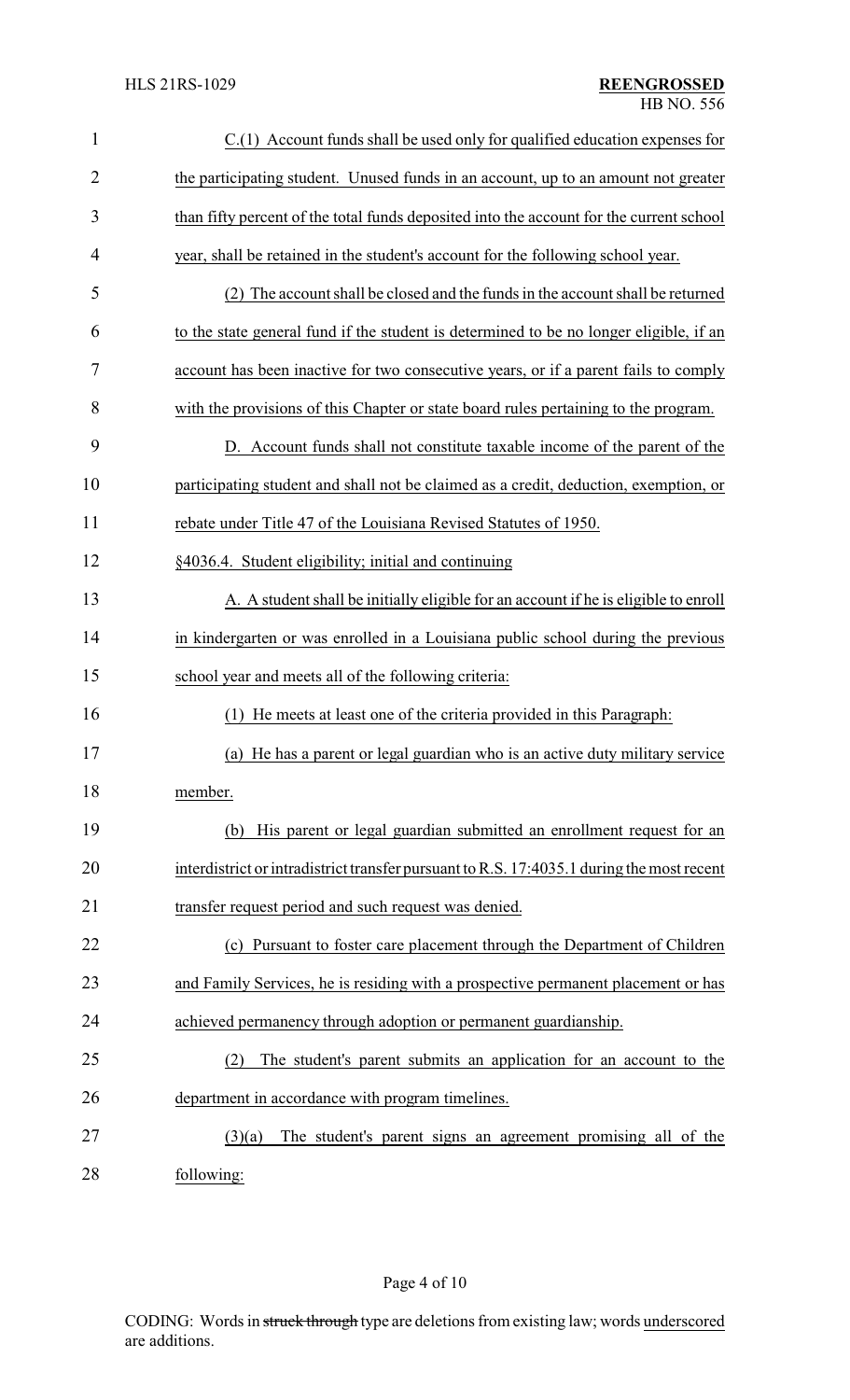| $\mathbf{1}$ | To provide an education for the participating student in at least the<br>(i)          |
|--------------|---------------------------------------------------------------------------------------|
| 2            | subjects of English language arts, mathematics, social studies, and science.          |
| 3            | Not to enroll the student in a public school while participating in the<br>(ii)       |
| 4            | program.                                                                              |
| 5            | To use account funds only for qualified education expenses of the<br>(iii)            |
| 6            | participating student.                                                                |
| 7            | To comply with all program requirements.<br>(iv)                                      |
| 8            | The signed agreement shall satisfy the compulsory school attendance<br>(b)            |
| 9            | requirements of R.S. 17:221.                                                          |
| 10           | B. A participating student shall continue to be eligible to participate in the        |
| 11           | program until he enrolls in a public school, he receives a high school diploma or its |
| 12           | equivalent, or his account is closed.                                                 |
| 13           | C. A participating student shall not participate concurrently in the Course           |
| 14           | Choice Program, the Student Scholarships for Excellence Program, the School           |
| 15           | Choice Program for Certain Students with Exceptionalities, or the Tuition Donation    |
| 16           | Credit Program.                                                                       |
| 17           | §4036.5. Schools and service providers; eligibility; participation                    |
| 18           | A. To be eligible to participate in the program, a school shall meet all of the       |
| 19           | following criteria:                                                                   |
| 20           | (1) Be approved, provisionally approved, or probationally approved by the             |
| 21           | state board pursuant to R.S. 17:11.                                                   |
| 22           | (2) Comply with the criteria set forth in Brumfield, et al. v. Dodd, et al. 425       |
| 23           | F. Supp. 528.                                                                         |
| 24           | (3) Any other eligibility criteria set by the state board in program rules.           |
| 25           | B. The state board shall provide eligibility criteria for service providers in        |
| 26           | program rules.                                                                        |
| 27           | C. To be eligible to participate in the program, a school or service provider         |
| 28           | shall apply to the department to participate in the program and, if determined to be  |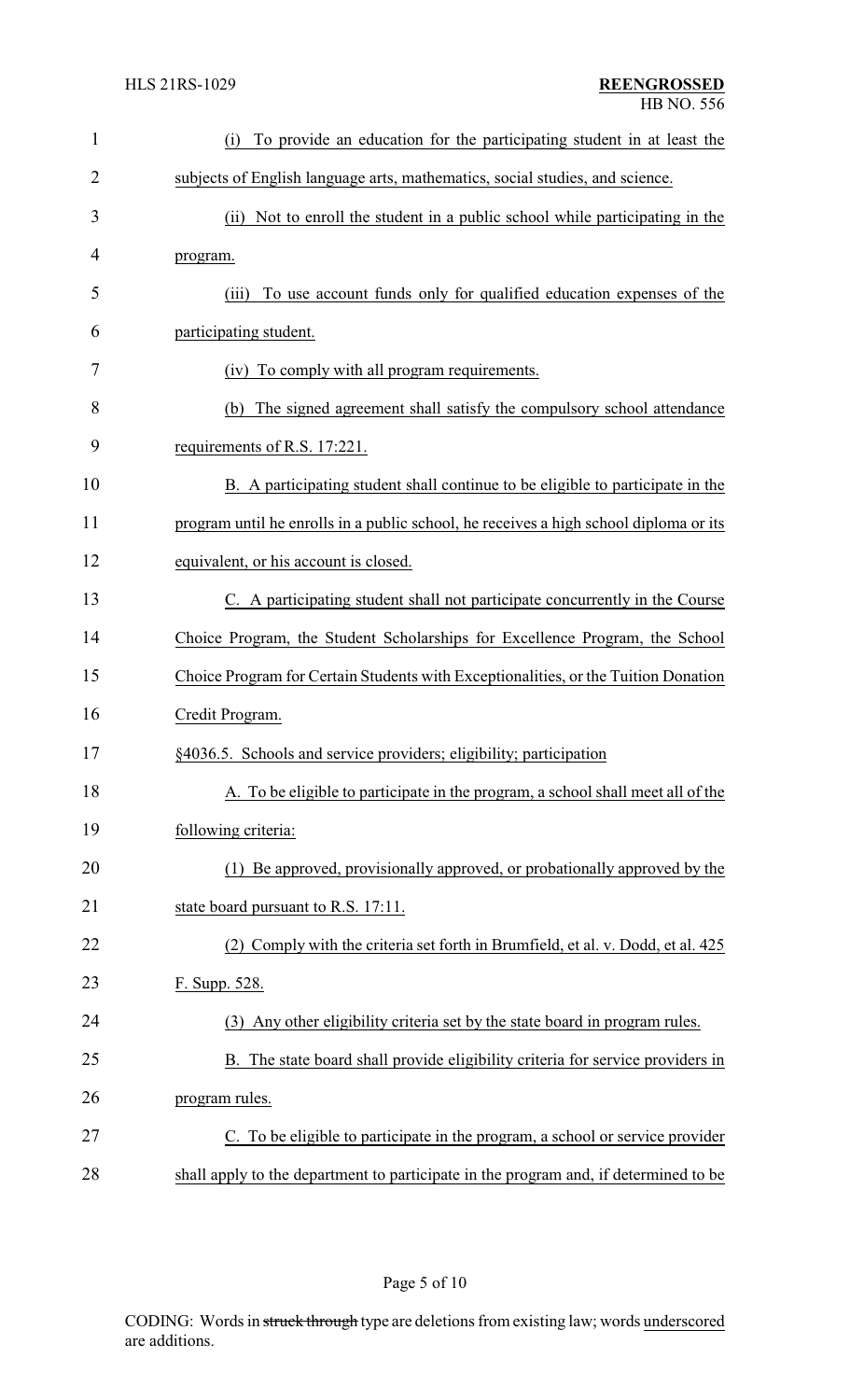| $\mathbf{1}$   | eligible, accept account funds for providing services covered as qualified education     |
|----------------|------------------------------------------------------------------------------------------|
| $\overline{2}$ | expenses.                                                                                |
| 3              | §4036.6. Student with exceptionalities                                                   |
| 4              | A. If a participating student enrolled in a participating school would have              |
| 5              | been entitled to receive special education services in the resident school system, his   |
| 6              | parent shall acknowledge in writing as part of the program enrollment process that       |
| 7              | the parent agrees to accept only such services as are available to all students enrolled |
| 8              | in the participating school.                                                             |
| 9              | B. A parent may make a parental placement to receive special education and               |
| 10             | related services from a participating school that has demonstrated the capacity to       |
| 11             | offer such services.                                                                     |
| 12             | $C(1)$ A participating school shall not discriminate against a child with                |
| 13             | special educational needs during the program admissions process. However, a              |
| 14             | participating school is required to offer only those services that it already provides   |
| 15             | or such services as necessary to assist students with special needs that it can provide  |
| 16             | with minor adjustments. A participating school may partner with the local school         |
| 17             | system to provide special education services.                                            |
| 18             | (2) Information regarding the services a participating school is able to and             |
| 19             | shall provide, the services the local school system is able to and shall provide, and    |
| 20             | the services the local school system currently provides to children with special needs   |
| 21             | who are enrolled in a participating school shall be made available by the department     |
| 22             | to parents prior to the enrollment process.                                              |
| 23             | To be determined to have demonstrated capacity to offer special<br>D.                    |
| 24             | education services pursuant to Subsection B of this Section, a participating school      |
| 25             | shall meet all of the following criteria:                                                |
| 26             | It has existed and provided educational services to students with<br>(1)                 |
| 27             | exceptionalities as defined in R.S. 17:1942, excluding students deemed to be gifted      |
| 28             | or talented, for at least two years prior to participation in the program and such       |
| 29             | provision of services shall be pursuant to an established program in place at the        |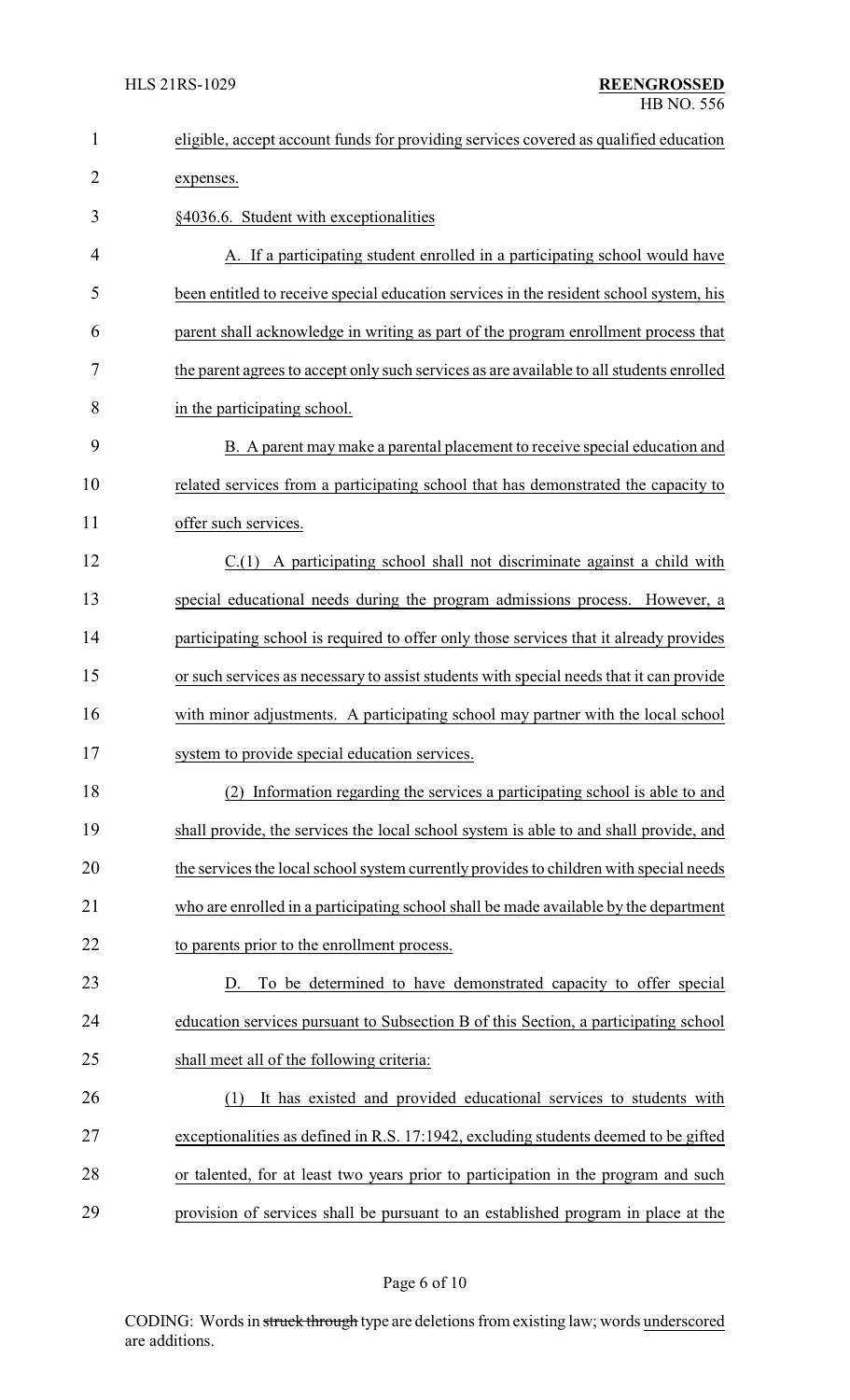| $\mathbf{1}$   | school that includes instruction by teachers holding appropriate certification in    |
|----------------|--------------------------------------------------------------------------------------|
| $\overline{2}$ | special education or other appropriate education or training as defined by the       |
| 3              | department and that is in accordance with a student's Individual Education Plan.     |
| 4              | (2) In accordance with time lines as determined by the department, it informs        |
| 5              | the department of the types of student exceptionalities as defined in R.S. 17:1942   |
| 6              | that the school is able to serve.                                                    |
| 7              | §4036.7. Testing                                                                     |
| 8              | A participating school shall ensure that participating students are                  |
| 9              | administered all examinations required pursuant to the school and district           |
| 10             | accountability system at the prescribed grade levels and that the results of such    |
| 11             | examinations are provided to parents.                                                |
| 12             | B. The department shall develop a process for the annual administration of           |
| 13             | a nationally norm-referenced test or a statewide assessment and the collection of    |
| 14             | results for participating students not enrolled full time in a participating school. |
| 15             | §4036.8. Reports                                                                     |
| 16             | Not later than April thirtieth of each year, the department shall submit a           |
| 17             | written report to the House Committee on Education, the Senate Committee on          |
| 18             | Education, and the Joint Legislative Committee on the Budget regarding the           |
| 19             | implementation of the program. The report, at a minimum, shall include the           |
| 20             | following information:                                                               |
| 21             | The total number of students participating in the program.                           |
| 22             | (2) A list of all participating schools and service providers.                       |
| 23             | (3) The total student enrollment of each participating school, the number of         |
| 24             | participating students enrolled in each school, and the percentage of the total      |
| 25             | enrollment of each school represented by program participants.                       |
| 26             | (4) Aggregate test result data for participating students.                           |
| 27             | The percentage of funds used for each type of qualified education<br>(5)             |
|                |                                                                                      |

28 expense.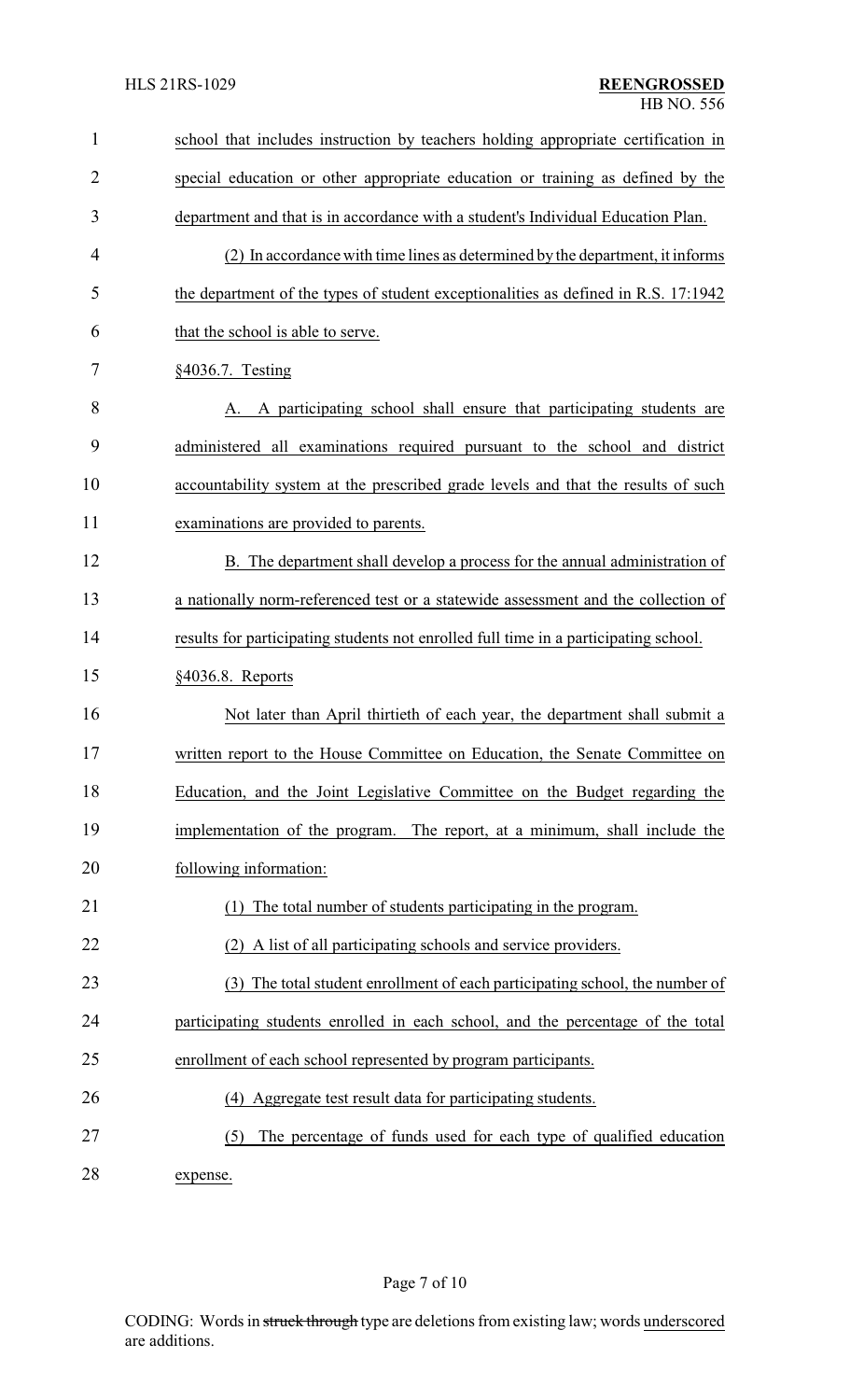| 1 | (6) An analysis of the program's fiscal impact on the state and on local public               |
|---|-----------------------------------------------------------------------------------------------|
| 2 | school systems.                                                                               |
| 3 | Section 2. This Act shall become effective upon signature by the governor or, if not          |
| 4 | signed by the governor, upon expiration of the time for bills to become law without signature |
| 5 | by the governor, as provided by Article III, Section 18 of the Constitution of Louisiana. If  |
| 6 | verticed by the governor and subsequently approved by the legislature, this Act shall become  |
|   |                                                                                               |

7 effective on the day following such approval.

## DIGEST

The digest printed below was prepared by House Legislative Services. It constitutes no part of the legislative instrument. The keyword, one-liner, abstract, and digest do not constitute part of the law or proof or indicia of legislative intent. [R.S. 1:13(B) and 24:177(E)]

| HB 556 Reengrossed | 2021 Regular Session | DeVillier |
|--------------------|----------------------|-----------|
|                    |                      |           |
|                    |                      |           |

**Abstract:** Creates and provides for the administration of a program for the purpose of providing state funding for qualified education expenses for students in grades kindergarten through 12 who are not enrolled in a public school.

## **Education Savings Account (ESA) Program; creation and administration**

Proposed law creates the Education Savings Account (ESA) Program and provides for program administration by the state Dept. of Education (DOE) in accordance with State Board of Elementary and Secondary Education (BESE) rules which shall, at minimum, provide for:

- (1) Determination of eligibility of students, participating schools, and service providers.
- (2) Audits of the program and accounts.
- (3) DOE's authority to:
	- (a) Deem any participating student ineligible for the program in the event of the misuse of account funds and to refer cases of misuse of account funds to the attorney general for investigation.
	- (b) Contract with a nonprofit organization for the administration of the program or parts of the program.

#### **Funds**

Proposed law requires DOE to:

(1) Allocate to each account annually, from funds appropriated or otherwise available for the program, an amount equal to the state's per-pupil allocation as provided in the minimum foundation program (MFP) formula, considering all student characteristics.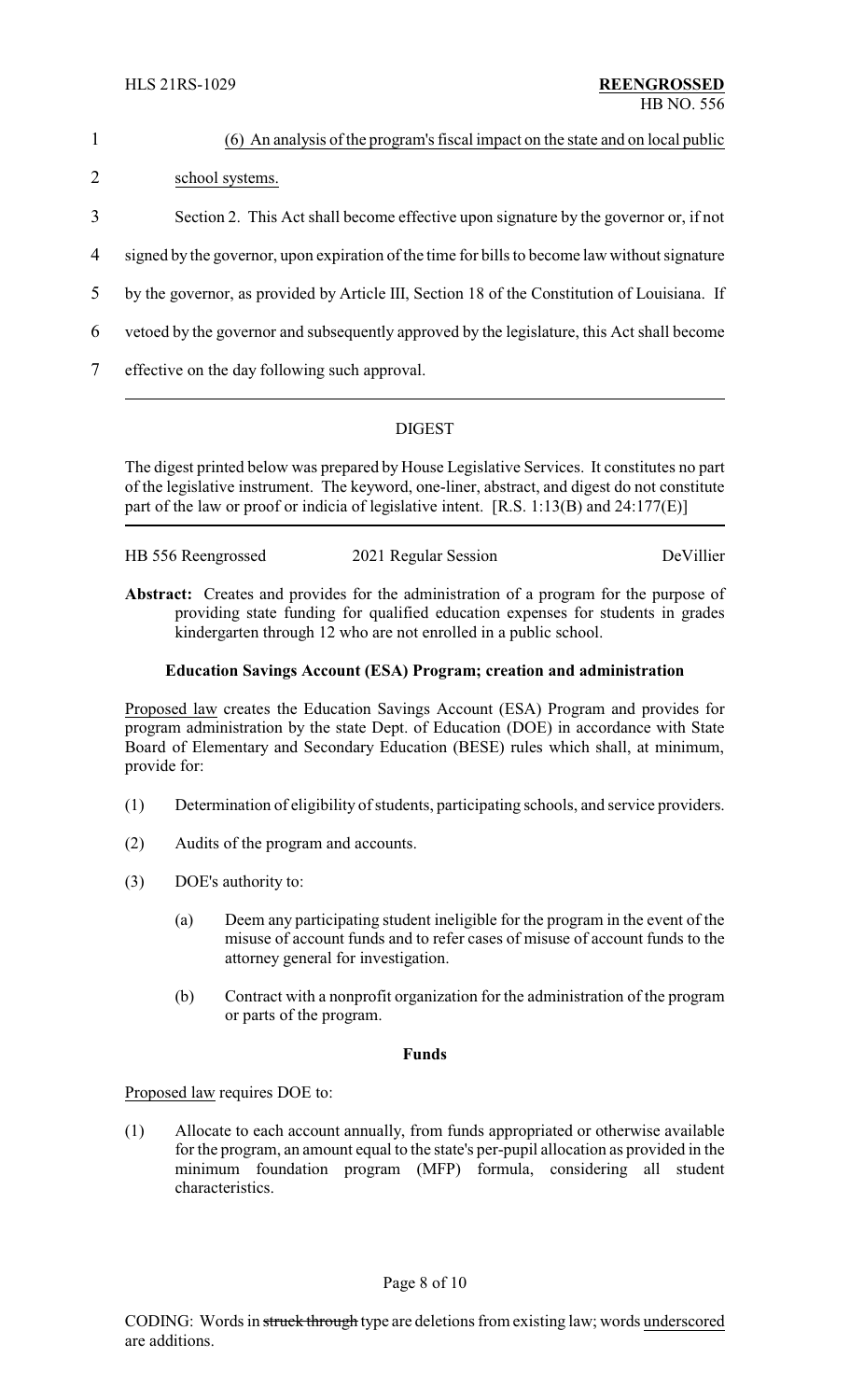(2) Develop a system for parents to direct account funds to participating schools and service providers by electronic funds transfer, automated clearing house transfer, the use of a debit card, or another system.

Proposed law further provides as follows:

- (1) Limits authorized use of funds to qualified education expenses.
- (2) Unused funds in an account, up to an amount not greater than 50% of the total funds deposited into the account for the current school year, shall remain in the account for the following school year.
- (3) The account shall be closed and the funds in the account shall be returned to the state general fund if a student is no longer eligible, if an account has been inactive for two consecutive years, or if a parent fails to comply with program requirements.
- (4) Account funds shall not constitute taxable income and shall not be claimed as a credit, deduction, exemption, or rebate.

#### **Eligibility; students**

Proposed law provides that a student shall be initially eligible for an account if he is eligible to enroll in kindergarten or was enrolled in a La. public school during the previous school year and meets all of the following criteria:

- (1) He meets at least one of these criteria:
	- (a) He has a parent or legal guardian who is an active duty military service member.
	- (b) His parent or legal guardian submitted an enrollment request for a transfer pursuant to present law (R.S. 17:4035.1) during the most recent transfer request period and the request was denied.
	- (c) Pursuant to foster care placement through the Dept. of Children and Family Services, he is residing with a prospective permanent placement or has achieved permanency through adoption or permanent guardianship.
- (2) The student's parent submits an application for an ESA in accordance with program timelines.
- (3) The student's parent signs an agreement promising all of the following:
	- (a) To provide an education for the participating student in at least the subjects of English language arts, math, social studies, and science.
	- (b) Not to enroll the student in a public school while participating in the program.
	- (c) To use account funds only for qualified education expenses of the participating student.
	- (d) To comply with all program requirements.

Proposed law further provides that a participating student:

(1) Is eligible until he enrolls in a public school, he receives a high school diploma or its equivalent, or his account is closed.

#### Page 9 of 10

CODING: Words in struck through type are deletions from existing law; words underscored are additions.